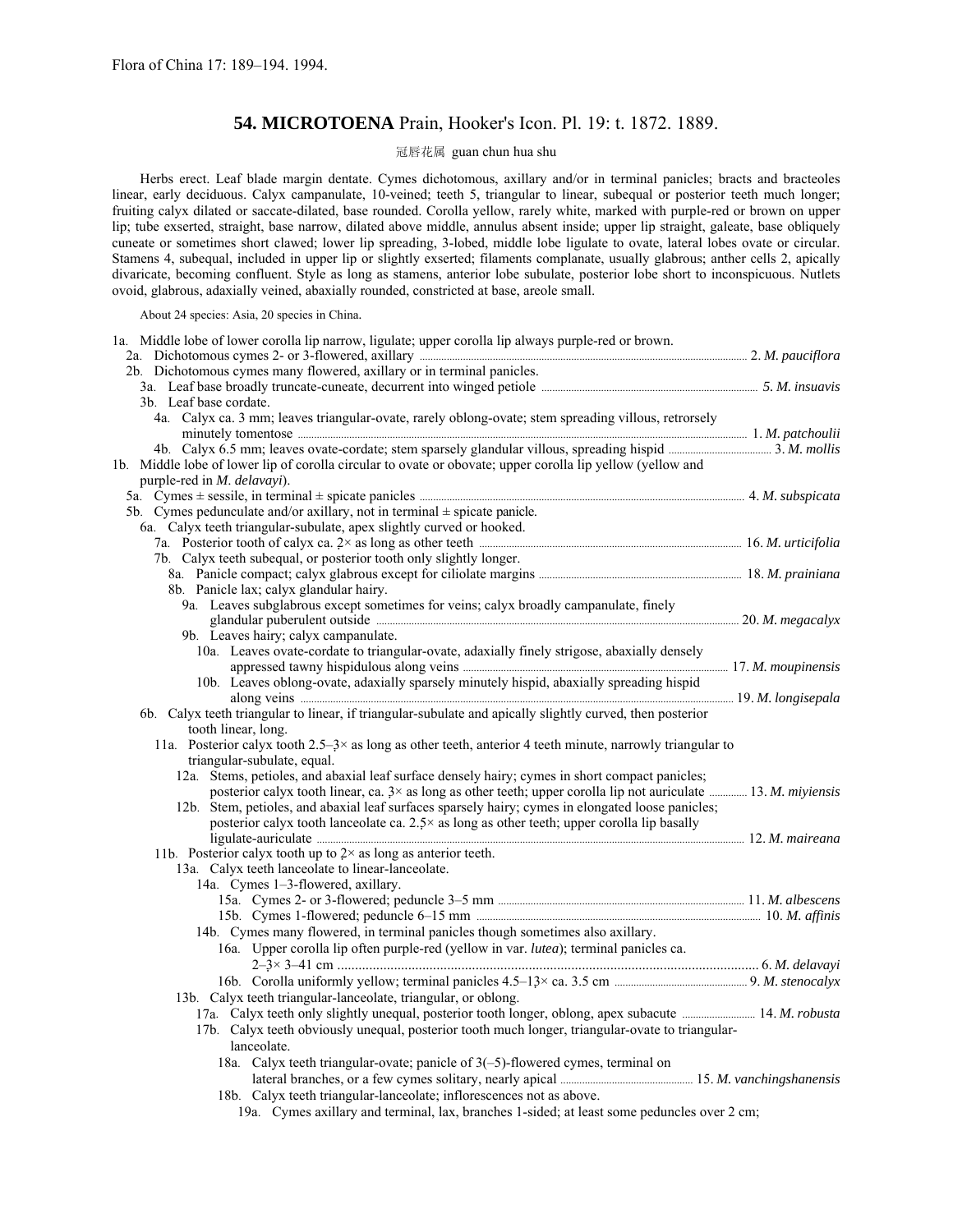| bracts reduced, minute, or absent manufactured and the state of M. mullensis   |                 |
|--------------------------------------------------------------------------------|-----------------|
| 19b. Cymes all dichotomous, axillary; peduncles (1–)1.6 cm; bracts lanceolate, |                 |
| $2-3$ mm                                                                       | 8. M. omeiensis |

**1. Microtoena patchoulii** (C. B. Clarke ex J. D. Hooker) C. Y. Wu & Hsuan, Acta Phytotax. Sin. 10: 44. 1965.

滇南冠唇花 dian nan guan chun hua

*Plectranthus patchoulii* C. B. Clarke ex J. D. Hooker, Fl. Brit. India 4: 624. 1885; *Microtoena cymosa* Prain; *M*. *insuavis* (Hance) Prain ex Dunn.

Herbs. Stems  $1-2$  m tall, spreading villous, retrorse tomentose, base semiwoody, much branched. Petiole of stem leaves 1.5–4 cm; leaf blade usually triangular-ovate,  $2.5-9\times$  $2-7.5$  cm, strigose, densely so abaxially on veins, base broadly cuneate to subcordate, margin coarsely mucronateserrate, apex acute. Cymes  $\pm$  1-sided, axillary or in terminal panicles; floral leaves  $0.8-2.1\times 0.3-1.5$  cm, gradually reduced toward stem apex; bracts linear, ca.  $2-3$  mm. Calyx ca.  $3 \times 1.7$ mm, densely glandular pubescent and hirtellous; teeth subequal, lanceolate, to as long as calyx; fruiting calyx dilated, conspicuously netted. Corolla ca. 1.5 cm, glabrous, mouth ca. 3 mm wide; upper lip purple or brown, ca. 7 mm, base truncate, apex emarginate; lower lip oblong, middle lobe narrowly ligulate, ca. 0.7× 0.4 mm; lateral lobes ovate, ca. 2 mm wide. Nutlets black-brown, triquetrous, ovoid, ca. 1.6× 1.3 mm, smooth. Fl. Oct-Feb, fr. Feb-Mar.

Forests, open grassy slopes;  $(600-1100-2000$  m. Yunnan [India, Myanmar].

An aromatic herb used medicinally for coughs, asthma, abdominal pain, and enteritis.

**2. Microtoena pauciflora** C. Y. Wu ex Hsuan, Acta Phytotax. Sin. 10: 44. 1965.

#### 少花冠唇花 shao hua guan chun hua

Herbs slender, erect. Stems spreading pilose, retrorse minutely tomentose. Petiole  $0.6-1.8$  cm; leaf blade ovate to ovate-oblong,  $2-3 \times 1.1-2.5$  cm, strigose, densely so abaxially, base rounded to broadly cuneate, margin denticulate, apex acute. Cymes axillary, dichotomous, 2- or 3-flowered; peduncle ca. 5 mm, glandular pubescent; bracts oblong to narrowly oblong, linear toward apex, ca.  $5 \times 3$  mm. Calyx narrowly campanulate, ca.  $4 \times 1.5$  mm, puberulent; teeth as long as to slightly longer than calyx tube, lanceolate, posterior teeth slightly longer. Corolla ca. 1.3 cm, throat ca. 6 mm wide, glabrous; upper lip purple-brown, ca. 6 mm, emarginate, arcuate at base; lower lip oblong, almost as long as upper lip; middle lobe narrowly ligulate, ca.  $2 \times 1$  mm; lateral lobes ovate, shorter than and ca.  $2 \times$  as wide as middle lobe. Anthers slightly exserted; ovary glabrous. Nutlets unknown. Fl. Dec.

 $\bullet$  Villages; 1600 m. Yunnan.

Used medicinally.

This species may only be a variety of *Microtoena patchoulii*.

**3. Microtoena mollis** H. LÈveillÈ, Repert. Spec. Nov. Regni Veg. 9: 222. 1911.

## 毛冠唇花 mao guan chun hua

Herbs. Stems sparsely glandular villous, spreading hispid. Petiole 2–4 cm; leaf blade ovate-cordate,  $3.5-7 \times 2.3-5.2$  cm,

adaxially appressed ciliate, abaxially spreading minutely hispid on veins, base cordate, margin mucronate crenateserrate, apex short acuminate. Cymes dichotomous, axillary,  $(2–)5–11$ -flowered; peduncle 1–1.8 cm, glandular puberulent; floral leaves similar to stem leaves, densely hairy; bracts  $4-5$ mm. Calyx ca.  $6.5 \times 3.5$  mm, glandular puberulent; teeth lanceolate, 2.8–3.2 mm. Corolla yellow, tinged red, ca. 1.7 cm, throat to 4.5 mm wide; upper lip ca. 1 cm, emarginate, base subtruncate; lower lip ca. 8 mm, lateral lobes semicircular; middle lobe ligulate, reflexed, ca. 2× 1 mm. Nutlets blackbrown, ca. 1.5× 1.2 mm, adaxially obtusely ribbed, glabrous. Fl. Feb-Mar, fr. Apr-May.

ï Forests, forest margins; 1000 m. Guangxi, Guizhou, Yunnan.

**4. Microtoena subspicata** C. Y. Wu ex Hsuan, Acta Phytotax. Sin. 10: 45. 1965.

近穗状冠唇花 jin sui zhuang guan chun hua

Herbs robust. Stems ca. 43 cm tall, white pubescent. Petiole 2–6 cm; leaf blade ca.  $10 \times 1.5$  cm, papery, adaxially sparsely white minutely hispid except for finely strigose veins, abaxially pubescent, base broadly truncate-cuneate, apex abruptly long acuminate; lateral veins 5-paired. Inflorescences terminal  $\pm$  spicate panicles 2.5–11× ca. 2 cm, glandular hairy; cymes dichotomous, 2-5-flowered; peduncle to 2 mm; lower bracts leaflike, rhombic, ca.  $1.5 \times 1$  cm; upper bracts ovate, to  $6 \times 3$  mm. Calyx ca. 3 mm, sparsely pubescent; teeth triangular-ovate, ca. 1 mm, apex acute, posterior tooth somewhat longer; fruiting calyx to  $7 \times 3.5$  mm. Corolla yellow, sparsely minutely hispid outside, ca. 1.6 cm, erect, throat to 4 mm wide; upper lip ca. 8 mm; lower lip somewhat shorter, middle lobe obovate; lateral lobes circular, wider than middle lobe. Nutlets triquetrous, subglobose, ca. 1.4× 1.1 mm, glabrous. Fl. Oct, fr. Nov.

· Valleys, hillsides; 700-1000 m. Guangxi, Guizhou, Yunnan.

- 1a. Panicle  $\pm$  spicate, 2.5–4.5 cm; leaves ovate, regularly crenate-serrate .......................... 4b. var. *intermedia*
- 1b. Panicle  $\pm$  spicate, 7–11 cm; leaves triangular-ovate, irregularly crenate-dentate ....................... 4a. var. *subspicata*

# **4a. Microtoena subspicata** var. **subspicata**

近穗状冠唇花 jin sui zhuang guan chun hua

Leaf blade triangular-ovate, margin irregularly crenateserrate. Panicle  $\pm$  spicate, 7–11 cm.

· Valleys, hillsides; 900-1000 m. Guangxi, Guizhou.

**4b. Microtoena subspicata** var. **intermedia** C. Y. Wu & Hsuan, Acta Phytotax. Sin. 10: 46. 1965.

中间变种 zhong jian bian zhong

Leaf blade ovate, margin regularly crenate-serrate. Panicle  $\pm$  spicate, 2.5–4.5 cm.

ï Shady areas in valleys; 700 m. Yunnan.

**5. Microtoena insuavis** (Hance) Prain ex Briquet, Nat. Pflanzenfam., div. 4, 3a: 269. 1895.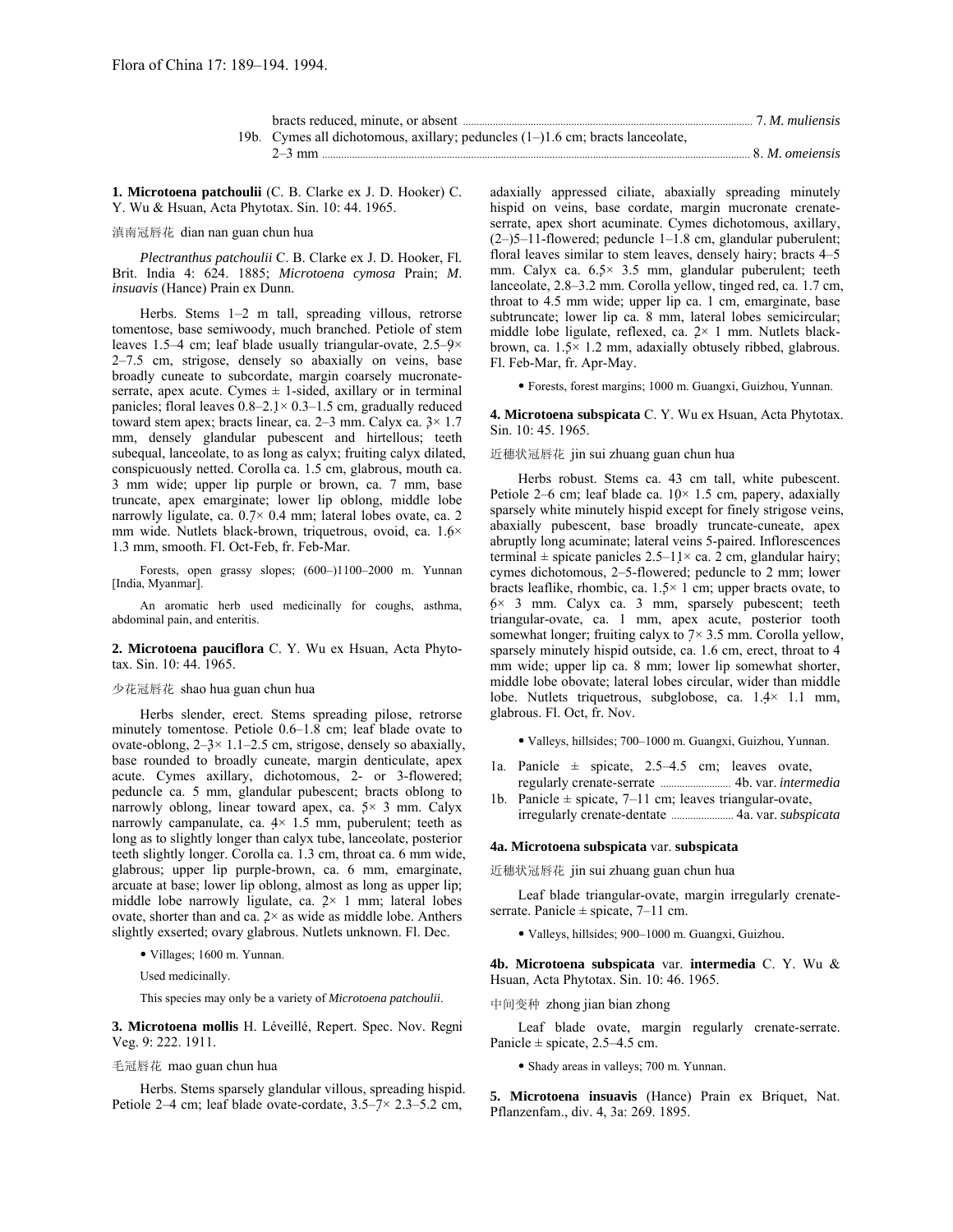## 冠唇花 guan chun hua

*Gomphostemma insuave* Hance, J. Bot. 22: 231. 1884; *Microtoena esquirolii* H. LÈveillÈ.

Herbs or subshrubs. Stems  $1-2$  m tall, appressed pubescent. Petiole 3–8.5 cm; leaf blade ovate to broadly ovate,  $6-10\times$  4.5–7.5 cm, papery, pubescent, densely so on veins, base broadly truncate-cuneate, decurrent into a winged petiole, margin serrate-crenate, apex acute. Cymes dichotomous with 1-sided branches, in open terminal panicles. Calyx ca. 2.5× 1.5 mm, puberulent; teeth triangular-lanceolate, ca. 1/2 as long as calyx, posterior tooth somewhat longer; fruiting calyx dilated. Corolla red, purple on upper lip, ca. 1.4 cm, throat to ca. 3 mm wide; upper lip ca. 7 mm, base truncate, apex emarginate; lower lip longer, middle lobe ligulate, lateral lobes triangular. Nutlets ca.  $1.2 \times 1$  mm in diam., slightly corrugate. Fl. Oct-Dec, fr. Dec-Jan.

Forests, forest margins; 700-1000 m. Guangdong, Guizhou, Yunnan [Indonesia, Vietnam].

## **6. Microtoena delavayi** Prain, Bull. Soc. Bot. France 42: 424. 1895.

## 云南冠唇花 yun nan guan chun hua

Herbs perennial, rhizomatous. Stems  $1-2$  m, pubescent, sometimes also spreading minutely hispid. Petiole  $2-10$  cm; leaf blade cordate to oblong-ovate,  $5-16.5(-18) \times 3-14$  cm, papery, finely strigose, abaxially sometimes also spreading minutely hispid on veins, base truncate-cuneate to cordate, margin mucronate crenate-serrate, apex short caudateacuminate. Cymes dichotomous, many flowered, axillary or in terminal panicles ca.  $2-3 \times 3-4$  cm; peduncle 1.5-6 cm; bracts lanceolate to linear,  $6-10$  mm. Calyx ca.  $6.5 \times 3$  mm, puberulent, sparsely minutely hispid; teeth narrowly oblong to lanceolate,  $1.5-2$  mm, apex obtuse to acuminate, posterior tooth ca. 3 mm; fruiting calyx saccate-dilated, netted. Corolla yellow, sometimes tinged red or purple-red on upper lip, ca.  $1.5-2.6$  cm, throat to 5.5 mm wide; upper lip ca. 6.5 mm, back rounded, base subtruncate; lower lip as long as upper, lobes circular, middle lobe largest. Nutlets black-brown, flattened, triquetrous, globose, ca. 2 mm in diam. Fl. Aug, fr. Sep-Oct.

• Shady, wet areas in forests, forest margins, grassy slopes, thickets; 2000-2900 m. Sichuan, Yunnan.

- 1a. Calyx teeth narrowly oblong, apex obtuse
- .............................................................................. 6d. var. *amblyodon* 1b. Calyx teeth narrowly lanceolate, apex acute or acuminate.

 2a. Corolla ca. 1.5 cm ........................................ 6a. var. *delavayi* 2b. Corolla to 2.6 cm.

- 3a. Corolla yellow ........................................... 6c. var. *lutea* 3b. Corolla yellow with purple-red on upper
	- lip, white on lower lip .............. 6b. var. *grandiflora*

#### **6a. Microtoena delavayi** var. **delavayi**

云南冠唇花 yun nan guan chun hua

 *Microtoena delavayi* Prain var. *vera* Prain; *M*. *tenuiflora* C. Y. Wu.

Leaf blade cordate to cordate-ovate. Calyx teeth narrowly lanceolate, apex acute or acuminate. Corolla yellow tinged red on upper lip, ca. 1.5 cm.

• Shady wet areas in forests, forest margins, grassy slopes, thickets; 2200–2600 m. Yunnan.

**6b. Microtoena delavayi** var. **grandiflora** Prain, Bull. Soc. Bot. France 42: 425. 1895.

#### 大花变种 da hua bian zhong

Leaf blade cordate to oblong-ovate. Corolla ca. 2.6 cm, yellow, tinged purple-red on upper lip, white on lower lip.

ï Sparse forests, forest margins; 2800 m. Sichuan, Yunnan.

**6c. Microtoena delavayi** var. **lutea** C. Y. Wu & Hsuan, Acta Phytotax. Sin. 10: 48. 1965.

黄花变种 huang hua bian zhong

Leaf blade cordate to oblong-ovate. Corolla ca. 2.6 cm, yellow.

• Shaded wet areas in evergreen broad-leaved forests; 2000 m. Yunnan.

**6d. Microtoena delavayi** var. **amblyodon** C. Y. Wu & Hsuan, Acta Phytotax. Sin. 10: 48. 1965.

# 钝齿变种 dun chi bian zhong

Cymes with short branches, ca.  $3 \times 2.5$  cm; peduncle 3–7 cm. Calyx teeth narrowly oblong, apex obtuse. Corolla yellowish.

• Shaded wet areas in broad-leaved forests; 2700-2900 m. Yunnan.

**7. Microtoena muliensis** C. Y. Wu ex Hsuan, Acta Phytotax. Sin. 10: 50. 1965.

## 木里冠唇花 mu li guan chun hua

Herbs robust. Stems glabrous. Petiole 3-6 cm, adaxially dusty pubescent in shallow groove; leaf blade oblong-ovate, 6.5–15 $\times$  4–8.5 cm, membranous, adaxially sparsely minutely hispid, abaxially glabrous, base subtruncate, attenuatedecurrent into narrowly winged petiole, margin coarsely mucronate-crenate, apex caudate-acuminate; lateral veins 4-6-paired. Panicles axillary and terminal,  $5-13.5\times 2.5-5.5$  cm, with lax, dichotomous,  $3-15$ -flowered cymes, branches 1sided; bracts absent or minute. Calyx ca.  $4 \times 2.5$  mm, dusty glandular outside; teeth triangular-lanceolate,  $1.1-1.7$  mm, posterior tooth ca. 2 mm. Corolla yellow, ca. 2.5 cm, sparsely puberulent; tube ca. 2 mm wide at base, dilated to 7 mm at throat; upper lip ca. 9 mm, base with 2 triangular teeth; lower lip subcircular, reflexed, middle lobe circular, lateral lobes ovate-triangular. Filaments black-brown at apex. Nutlets black-brown, triquetrous, ovoid, ca. 1.6× 1 mm, smooth, glabrous. Fl. Sep.

ï Broad-leaved forests on sunny slopes; 2700 m. Sichuan.

**8. Microtoena omeiensis** C. Y. Wu & Hsuan, Acta Phytotax. Sin. 10: 51. 1965.

#### 峨眉冠唇花 e mei guan chun hua

Herbs robust. Stems  $1-2$  m tall, sparsely villous or puberulent. Petiole to 13 cm; leaf blade oblong-ovate to triangular-ovate,  $4-13 \times 3-10$  cm, membranous, adaxially sparsely minutely hispid, abaxially sparsely fine strigose on veins, rarely glabrous, base truncate-cuneate to cordate, margin coarsely mucronate-crenate, apex caudate-acuminate. Cymes dichotomous, axillary, ca. 3 cm; peduncle to 1.6 cm,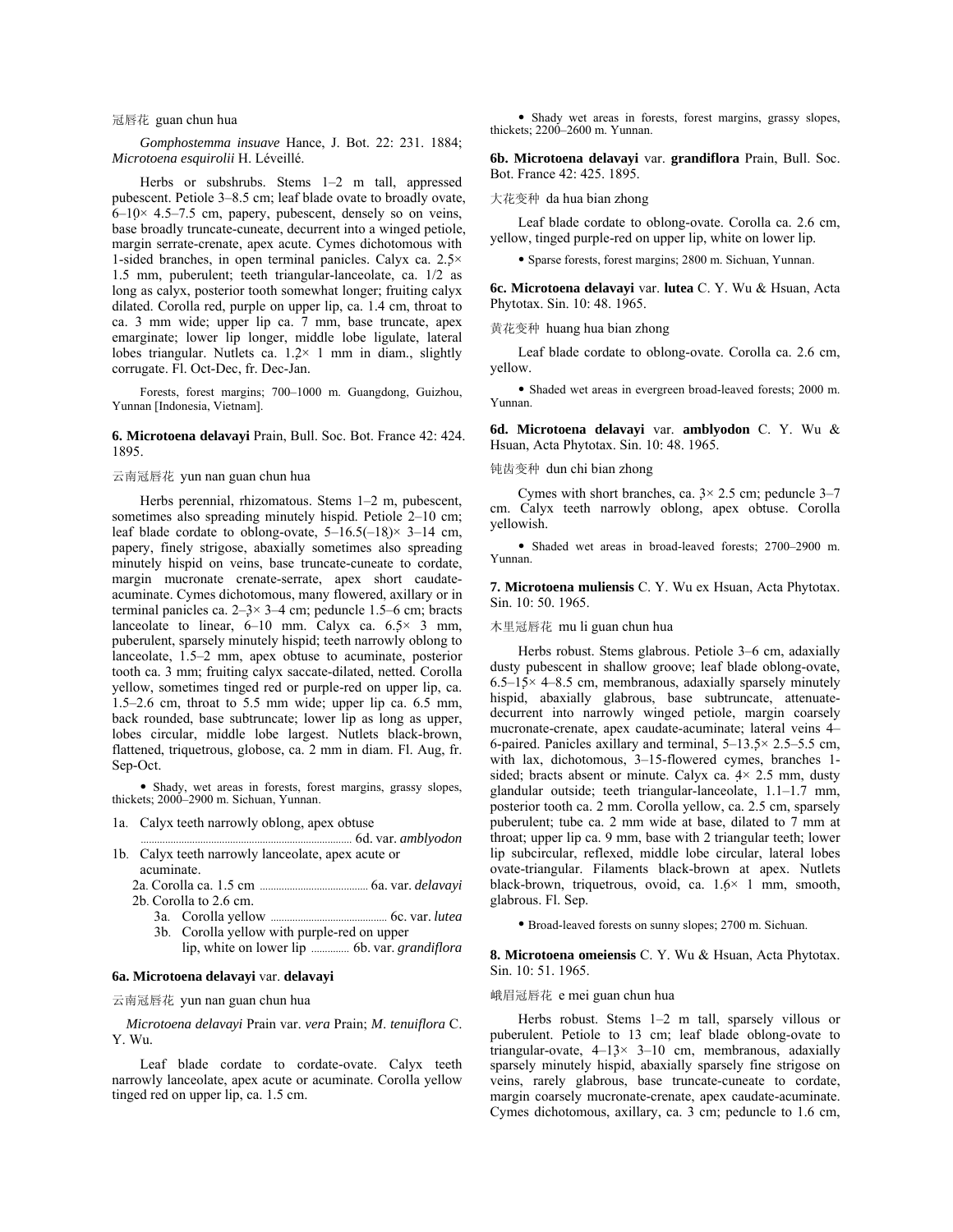slender, sparsely villous or puberulent; bracts lanceolate, 2-3 mm. Calyx ca.  $5 \times 3$  mm, dusty glandular, finely bristly on veins and margins; teeth triangular-lanceolate, anterior teeth 4, 0.6-1 mm, posterior tooth ca.  $2 \times$  as long; fruiting calyx saccate-dilated, conspicuously netted. Corolla ca. 3 cm, puberulent outside; throat ca. 7 mm wide; upper lip ca. 8 mm, base truncate, sides dentate; lower lip ca. 1 cm, middle lobe oblong, ca. 2.5 mm. Nutlets dark brown, lenticular-obovoid, ca. 1.9× 1.5 mm, glabrous. Fl. Aug, fr. Aug-Sep.

• Open grasslands; 1500–4000 m. Sichuan.

Used medicinally for colds and rheumatism.

**9. Microtoena stenocalyx** C. Y. Wu & Hsuan, Acta Phytotax. Sin. 10: 49. 1965.

#### 峡萼冠唇花 xia e guan chun hua

Herbs perennial, rhizomatous. Stems  $1-2$  m, base semiwoody, tawny pilose, glabrescent. Petiole  $1-3.7$  cm; leaf blade ovate-cordate to triangular-ovate,  $4.5-8.5\times 2.4-5$  cm, densely tawny setose, base cordate to truncate-cuneate, margin coarsely dentate, apex long acuminate. Panicles compact, terminal,  $4.5-13\times$  ca. 3.5 cm; cymes 3-7-flowered; lower peduncles 1–3.5 cm; bracts lanceolate, ca.  $1.5 \times 3-4.5$ mm; bracteoles to 1.2 cm. Calyx ca.  $12 \times 3$  mm, glandular puberulent, tawny setose on veins and teeth; teeth linearlanceolate, subulate-acuminate, straight, posterior tooth ca. 6 mm, others ca. 4.5 mm; fruiting calyx transversely veined. Corolla yellow-white, ca. 2.5 cm, subglabrous, puberulent on back, throat to 5.5 mm wide; upper lip ca. 7 mm, with a lateral basal tooth; lower lip subequal to upper, oblong; middle lobe subcircular, ca. 3 mm in diam.; lateral lobes smaller, triangular-ovate. Nutlets black-brown, triquetrous, obovoid, base acute, ca. 1.8× 1.2 mm. Fl. Jul, fr. Sep.

• Forests, thickets; 2000-2400 m. Yunnan.

**10. Microtoena affinis** C. Y. Wu & Hsuan, Acta Phytotax. Sin. 10: 48. 1965.

# 相近冠唇花 xiang jin guan chun hua

Stems woody, short glandular hairy. Leaves on new shoots; petiole 1.7–2.2 cm; leaf blade ovate to ovate-orbicular,  $1.1-2.5\times$  1-2.6 cm, papery, puberulent, base rounded or truncate-cuneate, remotely crenate, apex acuminate or obtuse. Cymes axillary, 1-flowered; floral leaves reduced; peduncle 0.6-1.5 cm, slender, glandular puberulent; bracts  $4-6\times$  ca. 1 mm. Calyx ca. 8.5× 2 mm, glandular puberulent outside, glabrous inside; teeth linear-lanceolate, posterior tooth ca. 5 mm, other teeth ca. 2.5 mm. Corolla purple, ca. 1.7 cm, throat to 4 mm wide; upper lip ca. 5.5 mm; lower lip as long, middle lobe circular. Nutlets not seen. Fl. Nov.

 $\bullet$  Evergreen broad-leaved forests; 2800 m. Yunnan.

This species may be a form of *Microtoena delavayi.*

**11. Microtoena albescens** C. Y. Wu & Hsuan, Acta Phytotax. Sin. 10: 49. 1965.

## 白花冠唇花 bai hua guan chun hua

Herbs. Stems ca. 60 cm tall, sparsely bristly pubescent. Petiole 1–5 cm, slender; leaf blade broadly ovate,  $5.2-5.7\times$  ca. 4.2 cm on main stem,  $2.1-2.4\times 1.4-1.7$  cm on lateral branches, sparsely hirsute, base truncate to rounded, margin mucronate

crenate-serrate, apex short acuminate to acute. Cymes axillary, 2- or 3-flowered, secund; peduncle  $3-5$  mm, pilose; bracts ca. 2 mm. Calyx ca.  $5 \times 2.5$  mm, glandular puberulent, finely floccose-pilose at base, margins ciliolate; teeth lanceolate,  $1.5-1.7$  mm, posterior tooth ca. 3 mm; fruiting calyx tubular, 8.5–10 $\times$  4.5 mm, base rounded, distinctly netted; teeth 3–3.5 mm, posterior tooth to 6 mm. Corolla white, ca. 2.3 cm; tube ca. 1.5 mm wide at base, dilated to 6 mm at throat; upper lip ca. 5.5 mm; lower lip subequal to upper, middle lobe circular, 2 mm in diam. Nutlets unknown. Fl. Oct.

· Forests. Guizhou.

**12. Microtoena maireana** Handel-Mazzetti, Symb. Sin. 7: 927. 1936.

#### 石山冠唇花 shi shan guan chun hua

Herbs. Stems much branched, glabrous except for floccose-pilose grooves. Petiole  $1-2.5$  cm; leaf blade broadly ovate-triangular,  $2-3 \times 2-3$  cm, adaxially sparsely strigose, abaxially subglabrous or very sparsely spreading pilose on very elevated veins, base truncate to broadly cuneate, margin narrowly serrate, apex acuminate. Panicles terminal, lax, spreading glandular pilose, cymes 3–6-flowered, in axils of gradually reduced leaves; peduncle  $5-10$  mm; bracts lanceolate,  $\pm$  shorter than calyx. Calyx broadly tubular, 5–7 mm; teeth acuminate, posterior tooth lanceolate, ca. 2.5× as long as other teeth, anterior teeth narrowly triangular; fruiting calyx dilated, to 1 cm, subglabrous. Corolla yellow,  $2-2.5$  cm, pilose; upper lip semicircular, 5-8 mm, ligulate, base with curved auricles  $1-2$  mm; lower lip spreading, subequal upper, undulate; middle lobe longer, ovate; lateral lobes narrowly elliptic. Nutlets black-brown, triquetrous, obovoid, somewhat corrugate.

• Rocky mountains; 2600 m. Yunnan.

**13. Microtoena miyiensis** C. Y. Wu & H. W. Li, Fl. Reipubl. Popularis. Sin. 66: 579. 1977.

#### 米易冠唇花 mi yi guan chun hua

Herbs perennial. Stems ca. 45 cm, base prostrate,  $\pm$ flexuous, stramineous, densely white pilose and strigose; axillary branchlets  $1-3$  cm, sterile. Petiole slender,  $2-5.5$  cm; leaf blade rhombic-ovate,  $3.5-6 \times 2.5-4.5$  cm, papery, adaxially sparsely appressed bristly, strigose on veins, abaxially densely white bristly, with scattered glands, base cuneate, margin coarsely serrate, apex acuminate. Cymes 2 or 3-flowered, short pedunculate, in compact ovoid panicles 2.5–3 cm; floral leaves short petiolate, ca.  $8 \times 5$  mm; bracts and bracteoles ca.  $4 \times 1$  mm. Calyx ca.  $5 \times 1.5$  mm, densely pilose, 5-veined; teeth triangular-subulate, ca. 1 mm, equal, slightly curved, posterior tooth ca.  $3 \times$  as long as other teeth. Corolla white or yellow-green, ca. 2.2 cm, slightly puberulent, glandular; tube slender, ca. 1.4 cm, throat abruptly dilated; upper lip semicircular, ca. 8 mm, apex emarginate; lower lip ca. 8 mm, middle lobe obovate, 2.5× 2 mm; lateral lobes subcircular, ca. 2 mm wide. Nutlets unknown. Fl. Aug.

• Shady areas in forests; 2500 m. Sichuan.

**14. Microtoena robusta** Hemsley, J. Linn. Soc., Bot. 26: 307. 1890.

粗壮冠唇花 cu zhuang guan chun hua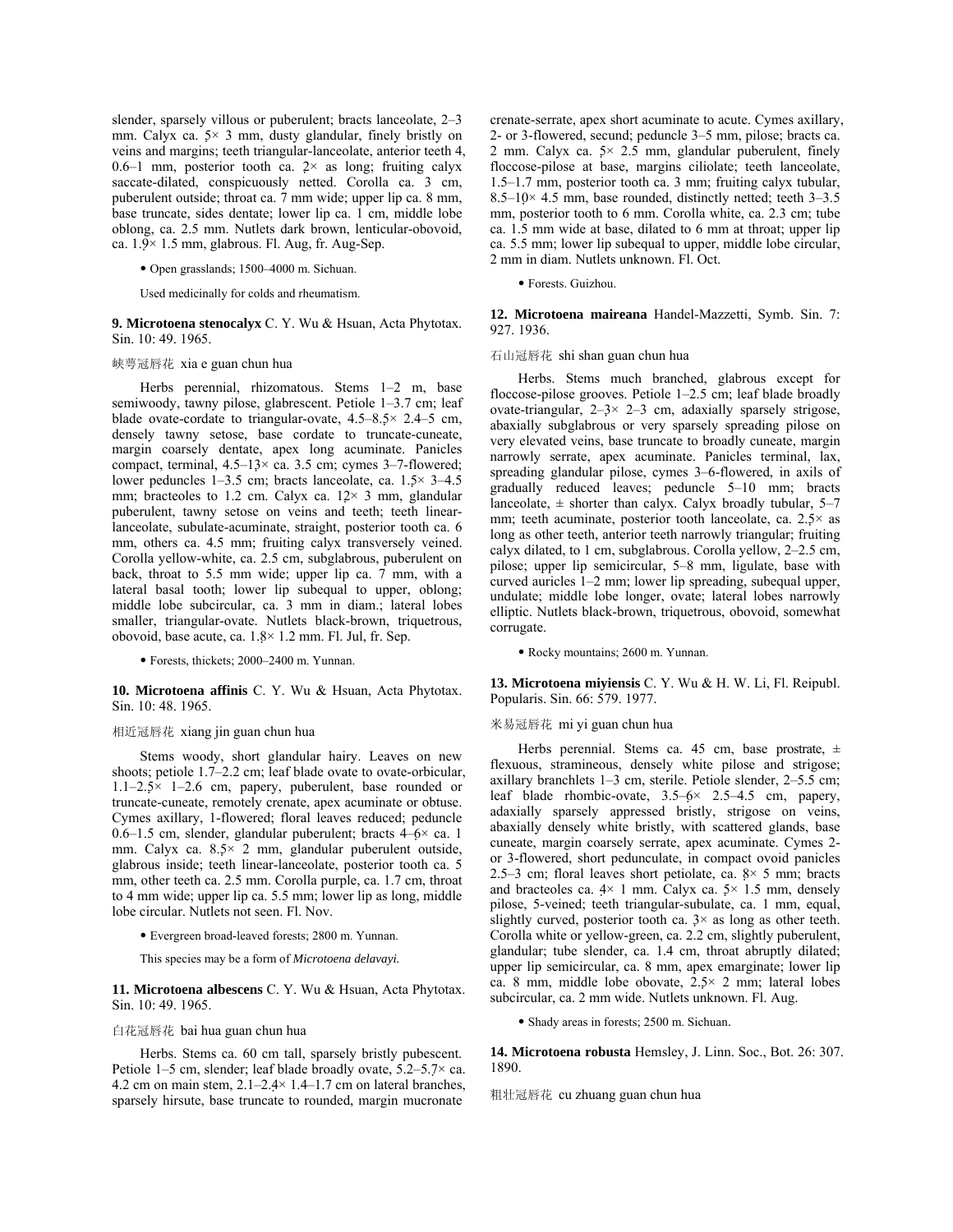Herbs aromatic,  $\pm$  pilose. Stems robust, 1.2–1.8 m, hollow. Petiole to as long as blade; leaf blade broadly cordateovate to circular-cordate, to  $15 \times 10$  cm, abaxially mostly sparsely puberulent, base cordate, margin coarsely crenate, apex acuminate. Panicles terminal and axillary, to 15 cm; cymes short pedunculate. Calyx pilose, dilated in fruit, rigid, conspicuously netted; teeth oblong, subequal, apex subacute, posterior tooth somewhat larger, with transverse veins. Corolla reddish, ca. 2.5 cm, pubescent, straight; tube narrow; upper lip with 2 acute lobes; lower lip lobes circular, lateral ones much shorter. Stamens bearded at middle. Nutlets blackbrown, flattened, obovoid, glabrous.

· Hubei, Sichuan.

**15. Microtoena vanchingshanensis** C. Y. Wu & Hsuan, Acta Phytotax. Sin. 10: 52. 1965.

# 梵净山冠唇花 fan jing shan guan chun hua

Herbs. Stems ca. 60 cm tall, base prostrate, yellowishbrown when dry, pilose pubescent, subglabrous at base. Petiole 2–5.2 cm; leaf blade ovate-cordate,  $4.5-7.5\times$  3–4.5 cm, much reduced on lateral branches, membranous, brown, finely bristly, base cordate, margin mucronate-crenate, apex short acuminate. Cymes  $3(-5)$ -flowered, 5–7 in terminal panicles, or axillary; peduncle 3–6 mm; lower floral leaf blades ovatecordate,  $11-13\times$  7-8 mm; bracts 2.5-4 mm. Calyx ca.  $8\times$  3.5 mm, pilose outside; teeth triangular-ovate, posterior teeth ca. 3 mm, middle tooth largest, anterior teeth ca. 1.5 mm; fruiting calyx with very conspicuous transverse veins. Corolla white, ca. 2.3 cm, glabrous, throat ca. 6 mm wide; upper lip ca. 7 mm; lower lip longer, elliptic, lateral lobes obtuse at apex; middle lobe obovate, ca.  $2 \times 1.5$  mm. Nutlets unknown. Fl. Aug.

ï Streamsides; 1700 m. Guizhou.

## **16. Microtoena urticifolia** Hemsley, J. Linn. Soc., Bot. 26: 308. 1890.

# 麻叶冠唇花 ma ye guan chun hua

Herbs robust, sparsely fine pilose, minutely hispid, or puberulent. Stems 1-1.2 m. Petiole slender, 5-12.5 cm; leaf blade ovate to cordate-ovate,  $7.5-12.5$  cm, membranous, sparsely finely strigose, spreading villous on veins especially abaxially, base cordate to cuneate, margin coarsely serrate, apex long acuminate. Cymes lax, in terminal panicles or dichotomous and axillary, pedunculate. Flowers aromatic, short pedicellate. Calyx minutely hispid; teeth subulate to lanceolate, posterior tooth to 2× as long as others. Corolla  $2.5-3.1$  cm, puberulent; tube nearly straight, abruptly dilated at apex; upper lip acute lobed in front below middle; middle lobe of lower lip longer than lateral lobes. Filaments bearded below middle. Nutlets brown, flattened, ovoid or ellipsoid, shiny.

ï Wet areas on sunny hillsides; 900 m. Hubei, Hunan.

- 1a. Cymes in loose, terminal panicles, long peduncu late; calyx teeth subulate ......................... 16a. var. *urticifolia*
- 1b. Cymes dichotomous, axillary, short pedunculate; calyx teeth lanceolate ................ 16b. var. *brevipedunculata*

#### **16a. Microtoena urticifolia** var. **urticifolia**

麻叶冠唇花 ma ye guan chun hua

Cymes in loose, terminal panicles, long pedunculate. Calyx teeth subulate, posterior tooth ca.  $2 \times$  as long as other teeth (specimens not seen).

ï Wet areas on sunny slopes; 900 m. Hubei.

**16b. Microtoena urticifolia** var. **brevipedunculata** C. Y. Wu & Hsuan, Acta Phytotax. Sin. 10: 54. 1965.

# 短梗变种 duan geng bian zhong

Cymes dichotomous, axillary, short pedunculate; peduncles 5–10 mm. Calyx teeth lanceolate, posterior tooth longer than other teeth.

· Hillsides. Hunan.

**17. Microtoena moupinensis** (Franchet) Prain, Bull. Soc. Bot. France 42: 426. 1895.

#### 宝兴冠唇花 bao xing guan chun hua

*Clerodendron moupinense* Franchet, Nouv. Arch. Mus. Hist. Nat., ser. 2, 10: 68. 1887.

Herbs perennial. Stems  $60-100$  cm, base spreading hispid, apex sometimes short glandular hairy. Petiole 0.8–5.8 cm; leaf blade ovate-cordate to triangular-ovate,  $2.5-7.2 \times 2-6$ cm, much reduced on branches, adaxially brownish finely strigose, abaxially densely tawny, appressed hispidulous on veins, base cordate to truncate-cuneate, margin coarsely mucronate crenate-dentate, apex short caudate-acuminate. Cymes  $2-7$ -flowered, axillary or in terminal panicles; peduncle  $0.3-2.3$  cm; bracts slightly shorter than calyx. Calyx ca.  $8 \times 2.5$  mm, sparsely minutely hispid, short glandular hairy; teeth triangular-subulate, posterior tooth ca. 4 mm, anterior teeth ca. 3 mm; fruiting calyx dilated, netted. Corolla yellowish or white, ca. 3.3 cm, puberulent on back outside, throat 5.2 mm wide; upper lip ca. 9 mm; lower lip subequal to upper, elliptic; middle lobe oblong, ca. 4× 2 mm; lateral lobes smaller, triangular. Nutlets black-brown, triquetrous, obovoid, ca. 2× 1.2 mm, glabrous, base acute. Fl. Aug-Sep, fr. Oct.

 $\bullet$  Grasslands, forest margins; 1600–2200 m. Sichuan.

**18. Microtoena prainiana** Diels, Bot. Jahrb. Syst. 29: 556. 1900.

#### 南川冠唇花 nan chuan guan chun hua

Herbs. Stems ca. 1 m tall, subglabrous or retrorse minutely tomentose. Petiole to 8 cm; leaf blade triangularovate to ovate-oblong,  $6.5-14\times 4-8$  cm, adaxially sparsely hirtellous, puberulent on veins, abaxially glabrous, base subtruncate to abruptly attenuate, margin coarsely crenateserrate, apex long acuminate. Cymes dichotomous, axillary or  $6-10$  in terminal panicles ca. 2 cm in diam.; peduncle  $1.4-3$ cm; bracts  $1-3 \times 0.8-1.6$  cm, margin serrate or subentire. Calyx ca.  $8 \times 3.5$  mm,  $\pm$  membranous, glabrous, margin ciliolate; teeth subequal, triangular-subulate, ca. 3 mm; fruiting calyx dilated, scarious, distictly transverse veined, teeth hooded at apex. Corolla yellowish, ca. 2.8 cm, finely puberulent, throat ca. 6 mm wide; upper lip ca. 7 mm, apex emarginate; lower lip slightly shorter, subcircular; middle lobe circular, ca. 2 mm in diam.; lateral lobes triangular-ovate, ca. 1.5× 2 mm. Nutlets dark brown, obovoid-oblong, 1.8× 1 mm, base acute, glabrous. Fl. Jul-Aug, fr. Sep.